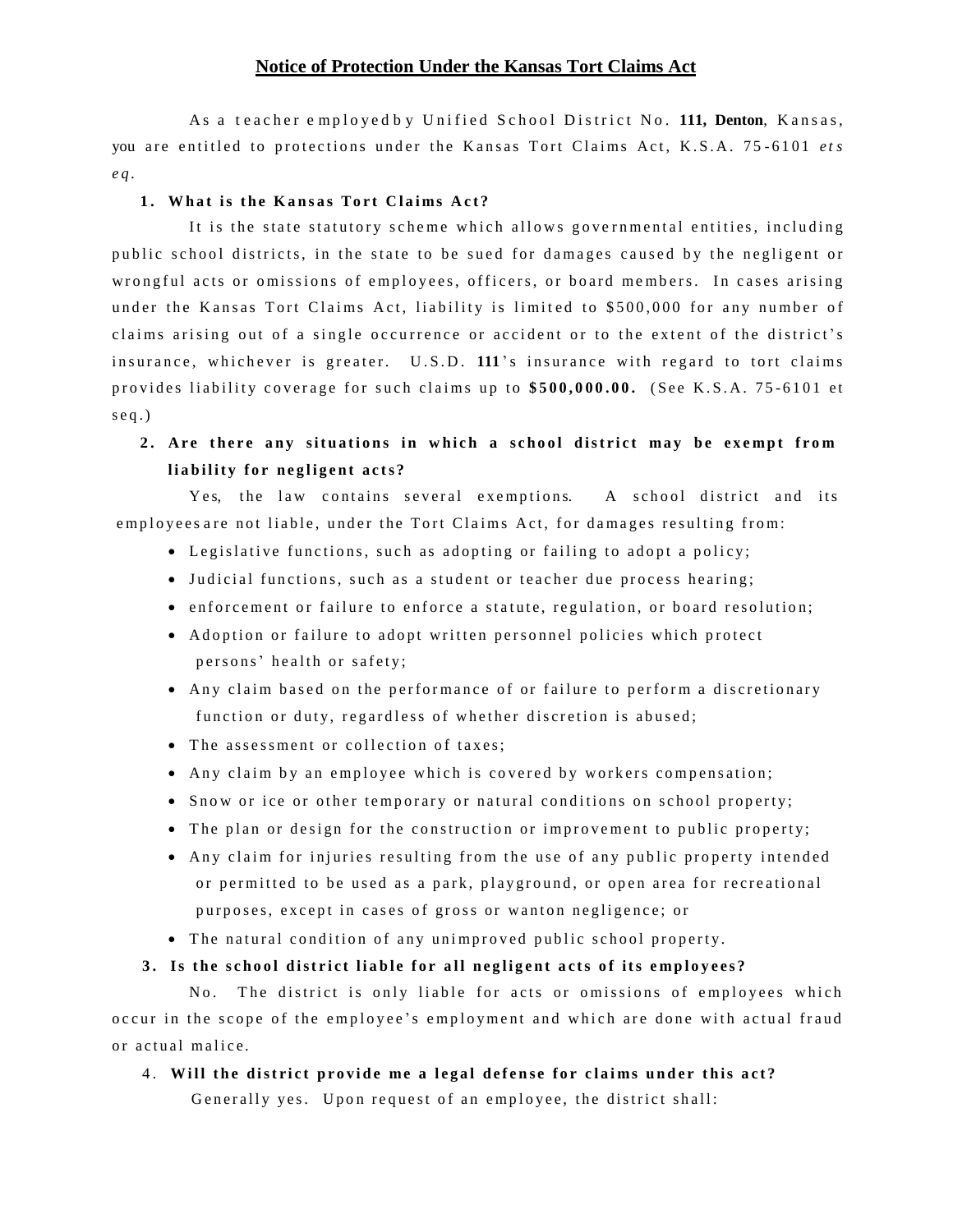## **Notice of Protection Under the Kansas Tort Claims Act**

- Provide for the defense of any civil action or proceeding against you, in your official or individual capacity or both, on account of an act or omission in the scope of your employment with the district; and
- Provide legal counsel to you when you are summoned to appear before any grand jury or inquisition on account of an act or omission in the scope of your employment with the district.
- The district has no right to recover expenses from you for this defense or representation, except as provided in K.S.A. 75-6109, and amendments there to

#### 5. Can the district refuse to provide me a defense under the act?

Yes, the district may refuse to provide for the defense of an action against you or to provide you with representation if the district determines:

- The act or omission was not within the scope of your employment;
- You acted or failed to act because of actual fraud or actual malice;
- The defense of the action or proceeding would create a conflict of interest between you and the district; or
- The request was not made in accordance with law.

# 6. How do I request the district to come to my defense or to provide me with **r e p r e s e n t a ti o n?**

You must make a request for such inn writing within 15 days of receiving service of process or a subpoena of the action. This request is to be filed with the board of education.

The district may reimburse an you such reasonable attorney fees, costs and expenses as are necessarily incurred in defending a claim against the you for punitive or exemplary damages if: (1) The action or proceeding arose out of an act or omission in the scope of the your employment; and (2) you reasonably cooperated in good faith in the defense of the claim.